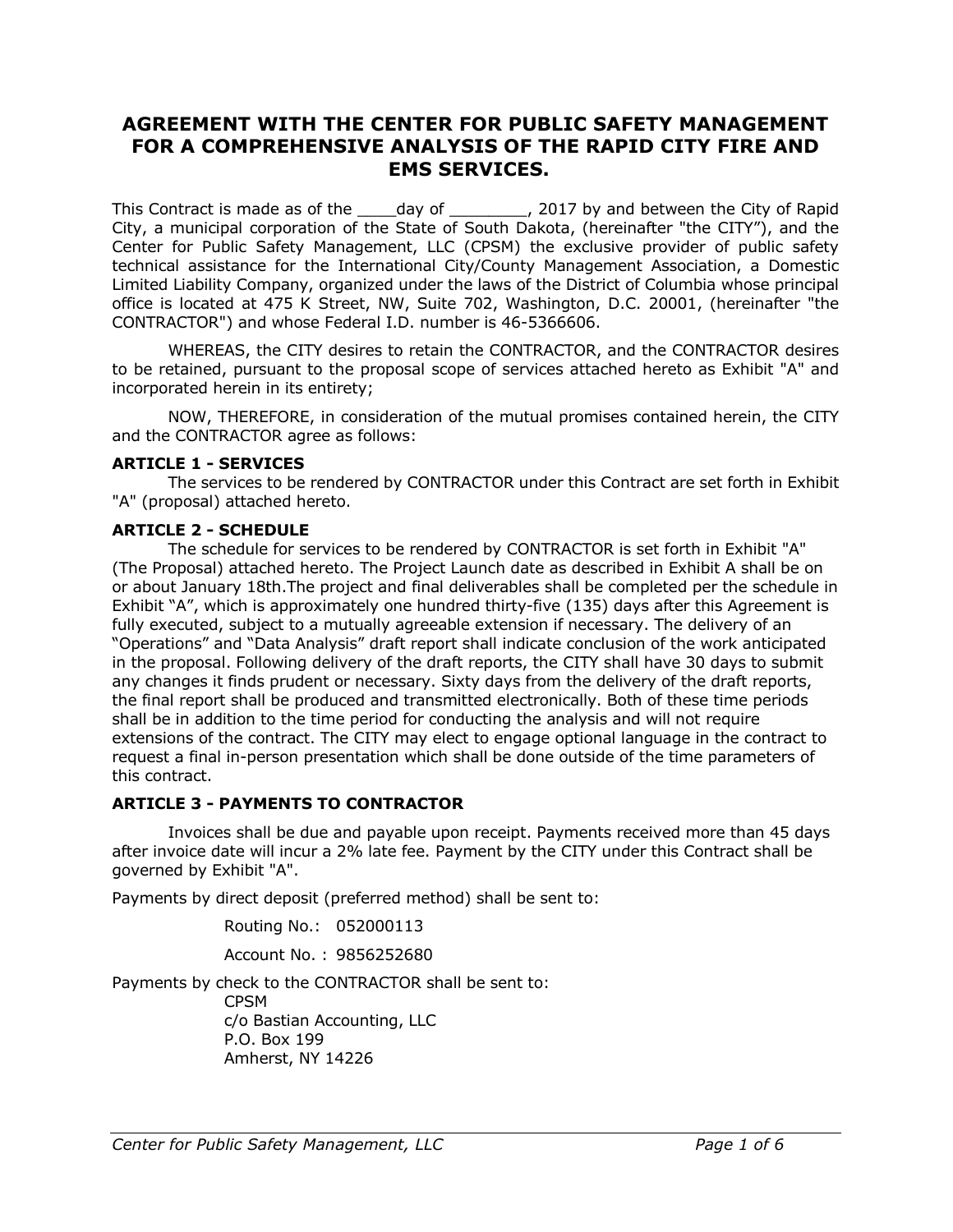Invoices to the CITY should be sent to:

Name: Tracy Davis, Assistant Finance Officer Address: 300 Sixth Street, Rapid City, SD 57701

Email: tracy.davis@rcgov.org Phone: (605) 394-4143

## **ARTICLE 4 - TERMINATION**

Unless the CONTRACTOR is in breach of the Contract, the CONTRACTOR shall be paid for services rendered to the CITY's satisfaction through the date of termination. This is a legal-binding contract and cannot be terminated without cause. After receipt of a termination notice and except as otherwise directed by the CITY, the CONTRACTOR shall:

- A. Stop work on the date and to the extent specified;
- B. Transfer all work in process, completed work, and other materials related to the terminated work to the CITY; and
- C. Continue and complete all parts of the work that have not been terminated.

# **ARTICLE 5 - PERSONNEL**

The CONTRACTOR is, and shall be, in the performance of all work, services and activities under this Contract, an independent contractor, and not an employee, or agent of the CITY. All persons engaged in any of the work or services performed pursuant to this Contract shall at all times, and in all places, be subject to the CONTRACTOR's sole direction, supervision, and control. The CONTRACTOR shall exercise control over the means and manner in which it and its employees perform the work, and in all respects the CONTRACTOR's relationship and the relationship of its employees to the CITY shall be that of an independent contractor and not as employees or agents of the CITY.

The CONTRACTOR represents that it has, or will secure at its own expense, all necessary personnel required to perform the services under this Contract. Such personnel shall not be employees of or have any contractual relationship with the CITY, nor shall such personnel be entitled to any benefits of the CITY including, but not limited to, pension, health and workers' compensation benefits.

The CONTRACTOR warrants that all services shall be performed by skilled and competent personnel consistent with applicable technical and professional standards in the field.

# **ARTICLE 6 - AVAILABILITY OF FUNDS**

The CITY's elected body has appropriated sufficient funds in the operating budget(s) for which the work to be performed will occur and until the contract has been fully executed.

# **ARTICLE 7 - INSURANCE REQUIREMENTS**

The CONTRACTOR will be required to provide certificates of insurance showing that it carries, or has in force, automobile liability insurance, general liability insurance and professional liability insurance. Limits of liability for automobile liability insurance shall be, at a minimum, \$1,000,000.00 combined single limit. Limits of liability for general liability insurance shall be, at a minimum, \$1,000,000.00 per occurrence, \$1,000,000.00 personal and advertising injury, \$1,000,000.00 general aggregate and \$1,000,000.00 products/completed operations aggregate. General liability insurance will include coverage for contractually assumed liability. Limits of liability for professional liability insurance shall be, at a minimum, \$1,000,000.00 per occurrence/claim and \$1,000,000.00 aggregate. If the general liability insurance coverage and/or the professional liability insurance coverage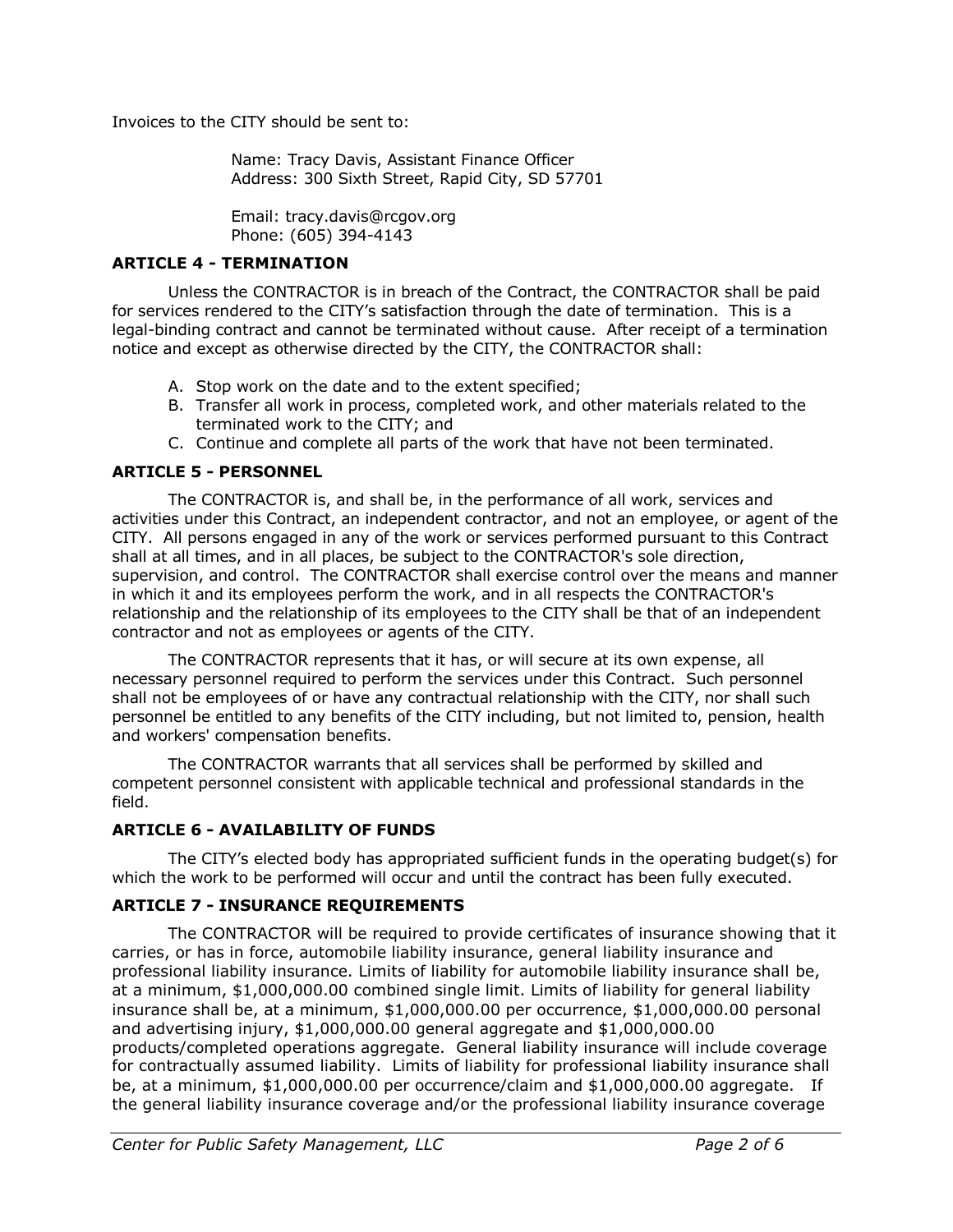is on a claims-made basis, the CONTRACTOR will maintain coverage in force for a period of two (2) years following the termination of the contract at the limits specified in this paragraph. The CONTRACTOR is responsible for the payment of any deductibles or selfinsured retentions.

The CITY will be named as additional insured under the CONTRACTOR's general liability insurance and automobile liability insurance policies.

The CONTRACTOR agrees to indemnify, hold harmless, and defend the CITY, its officials, representatives, agents, servants, and employees from and against any and all claims, actions, lawsuits, damages, judgments, liability and expense, including attorneys' fees and litigation expenses, in whole or in part arising out of, connected with, or in any way associated with the activities of the CONTRACTOR, its employees, or its sub-contractors in connection with the work to be performed under this contract.

## **ARTICLE 8 - SUCCESSORS AND ASSIGNS**

The CITY and the CONTRACTOR each binds itself and its partners, successors, executors, administrators and assigns to the other party and to the partners, successors, executors, administrators and assigns of such other party, in respect to all covenants of this Contract. Except as stated above, neither the CITY nor the CONTRACTOR shall assign, sublet, convey or transfer its interest in this Contract without the written consent of the other. Nothing herein shall be construed as giving any rights or benefits hereunder to anyone other than the CITY and the CONTRACTOR.

## **ARTICLE 9** – **LAW GOVERNING THIS CONTRACT**

The Contract shall be governed by the laws of the State of South Dakota. Any and all legal action necessary to enforce the Contract will be held in Pennington County. No remedy herein conferred upon any party is intended to be exclusive of any other remedy, and each and every such remedy shall be cumulative and shall be in addition to every other remedy given hereunder or now or hereafter existing at law, in equity, by statute or otherwise. No single or partial exercise by any party of any right, power, or remedy hereunder shall preclude any other or further exercise thereof.

#### **Dispute Resolution**

In case of a dispute regarding the interpretation of any part of this Contract, the Parties shall use their best efforts to arrive at a mutually acceptable resolution. The CONTRACTOR shall proceed diligently with its performance of the work under this Contract pending the final resolution of any dispute arising or relating to this Contract. The Client shall continue to pay the CONTRACTOR for its performance under the Contract except for those items related to the dispute.

#### **ARTICLE 10 - CONFLICT OF INTEREST**

The CONTRACTOR represents that it has no interest and shall acquire no interest, either direct or indirect, which would conflict in any manner with the performance of services required.

CONTRACTOR employees, subject matter experts, or subcontractors may undertake outside professional activities provided such activity and involvement does not conflict or interfere with this Contract. In addition, employees, subject matter experts, or subcontractors will not directly or indirectly, alone or with others, engage in or have any interest in any person, firm, or entity that engages in any business activity that is competitive with the business performed under this Contract.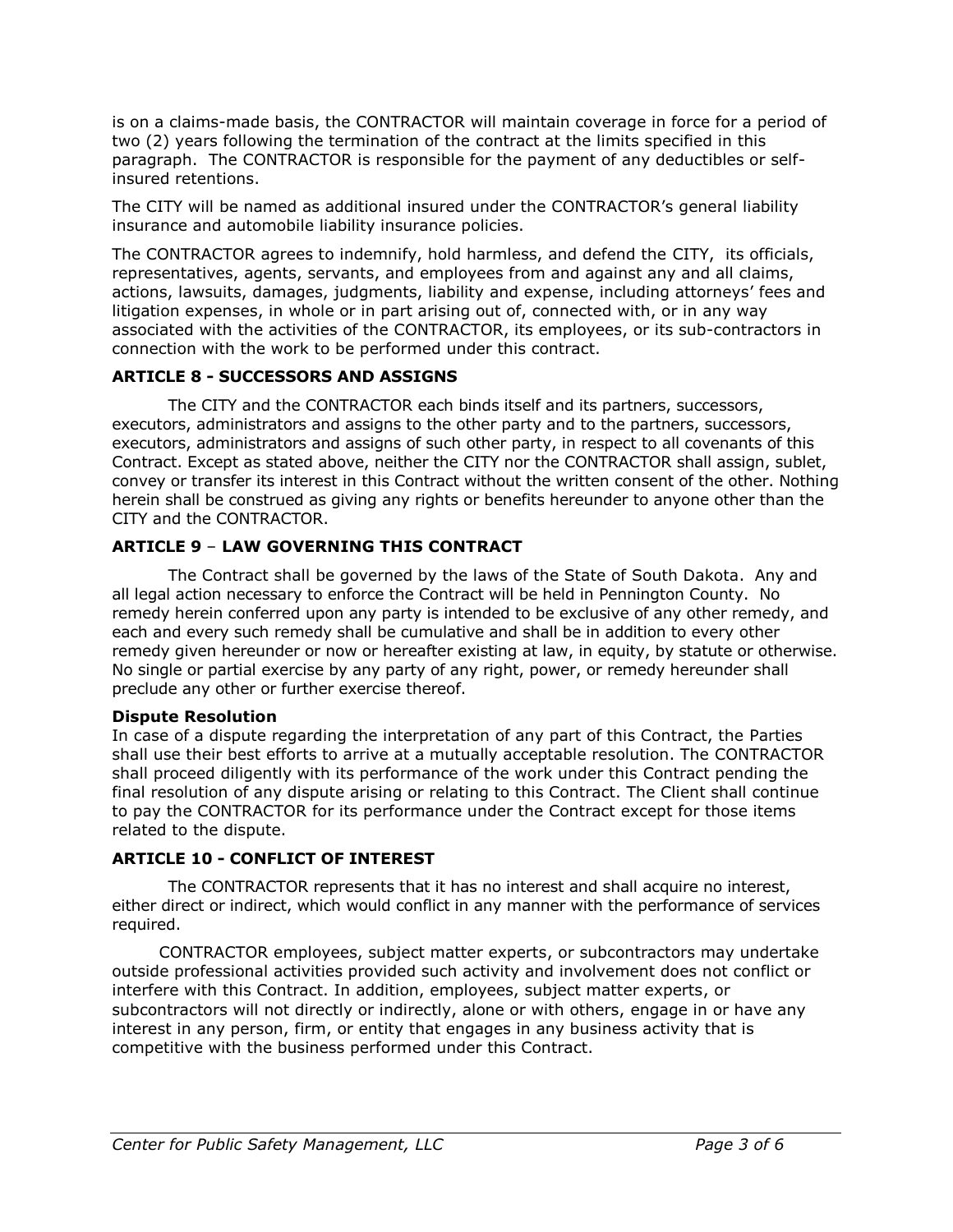#### **ARTICLE 11 - EXCUSABLE DELAYS**

The PARTIES shall not be considered in default by reason of any failure in performance if such failure arises out of causes reasonably beyond the control of the PARTIES and without their fault or negligence. Such causes include, but are not limited to: acts of God; natural or public health emergencies; and abnormally severe and unusual weather conditions.

Upon either PARTY'S request, the other PARTY shall consider the facts and extent of any failure to perform the work and, if the PARTY'S failure to perform was without its fault or negligence, the Contract Schedule and/or any other affected provision of this Contract shall be revised accordingly to a newly agreed upon timeline. It shall be the responsibility of the PARTIES to notify the other PARTY promptly in writing whenever a delay is anticipated or experienced, and to inform the other PARTY of all facts and details related to the delay.

#### **ARTICLE 12 - DISCLOSURE AND OWNERSHIP OF DOCUMENTS**

All written and oral information not in the public domain or not previously known, and all information and data obtained, developed, or supplied by the CITY or at its expense will be kept confidential by the CONTRACTOR and will not be disclosed to any other party, directly or indirectly, without the CITY's prior written consent unless required by a lawful order. All drawings, maps, sketches, programs, data base, reports and other data developed, or purchased, under this Contract for or at the CITY's expense shall be and remain the CITY property and may be reproduced and reused at the discretion of the CITY.

All covenants, agreements, representations and warranties made herein, or otherwise made in writing by any party pursuant hereto, including but not limited to any representations made herein relating to disclosure or ownership of documents, shall survive the execution and delivery of this Contract and the consummation of the transactions contemplated hereby.

#### **ARTICLE 13 - NONDISCRIMINATION**

The CONTRACTOR warrants and represents that all of its employees are treated equally during employment without regard to race, color, religion, disability, sex, age, national origin, ancestry, marital status, and sexual orientation.

#### **ARTICLE 14 - ENFORCEMENT COSTS**

If any legal action or other proceeding is brought for the enforcement of this Contract, or because of an alleged dispute, breach, default or misrepresentation in connection with any provision of this Contract, the successful or prevailing party will be entitled to recover reasonable attorney's fees, court costs and all expenses (including taxes) even if not taxable as court costs (including, without limitation, all such fees, costs and expenses incident to appeals), incurred in that action or proceeding, in addition to any other relief to which such party may be entitled.

#### **ARTICLE 15 - SEVERABILITY**

If any term or provision of this Contract, or the application thereof to any person or circumstances shall, to any extent, be held invalid or unenforceable, the remainder of this Contract, or the application of such terms or provision, to persons or circumstances other than those as to which it is held invalid or unenforceable, shall not be affected, and every other term and provision of this Contract shall be deemed valid and enforceable to the extent permitted by law.

#### **ARTICLE 16 - ENTIRETY OF CONTRACTUAL AGREEMENT**

The CITY and the CONTRACTOR agree that this Contract together with the Exhibits hereto, sets forth the entire agreement between the parties, and that there are no promises or understandings other than those stated herein. None of the provisions, terms and conditions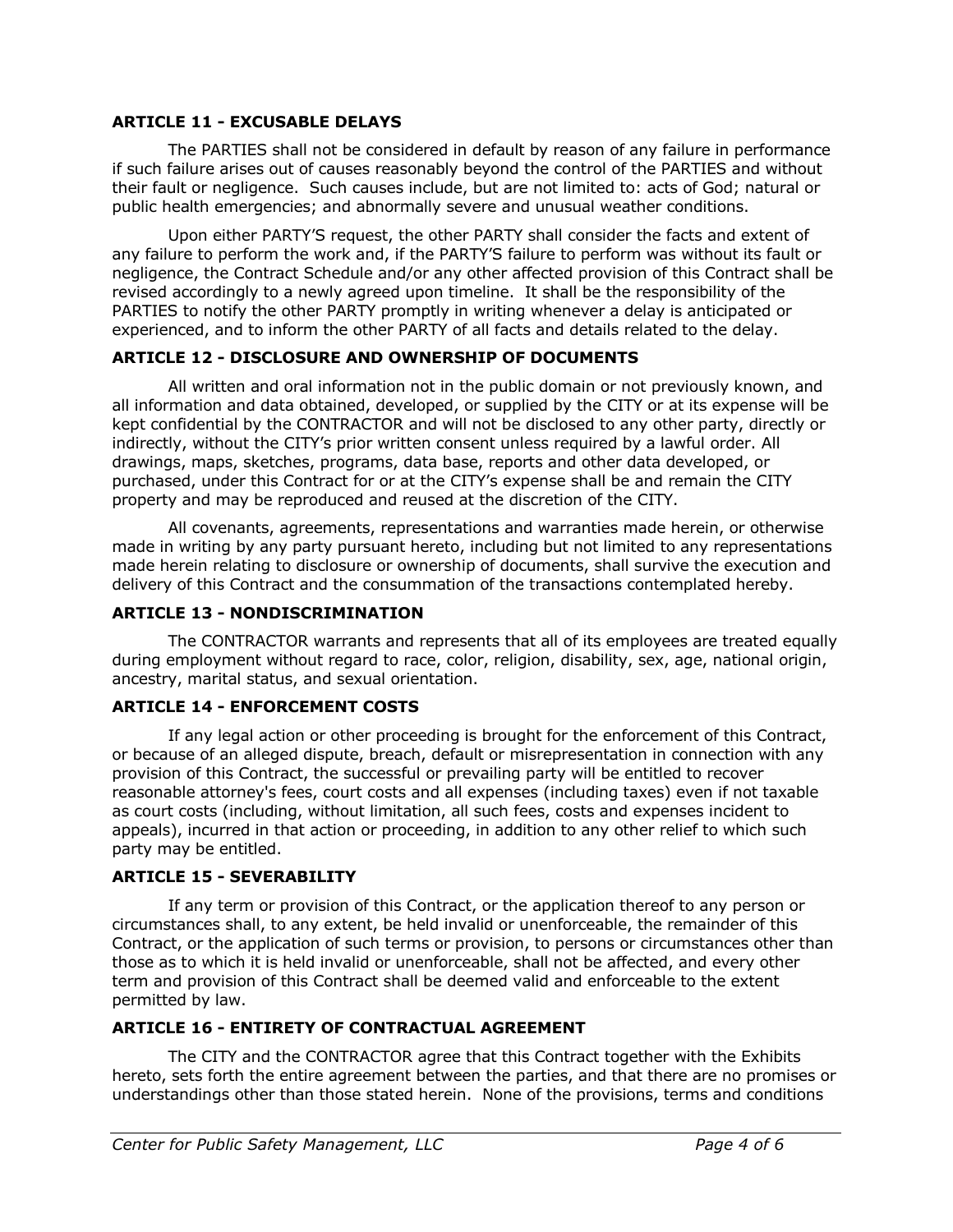contained in this Contract may be added to, modified, superseded or otherwise altered, except by written instrument executed by the Parties hereto in accordance with Article 17 - Modification and Changes. In the event of any conflict or inconsistency between this Contract and the provisions in the incorporated Exhibits, the terms of this contract will supersede and prevail over the terms in the incorporated Exhibits.

#### **ARTICLE 17 – MODIFICATIONS AND CHANGES**

Only the **CITY's Contracting Officer** or his/her representative has authority to issue modifications to this Contract that materially change or modify any of the specifications, terms, or conditions of this Contract.

Only the **CITY's Contracting Officer** may, by written order, make changes within the scope of work of this contract including but not limited to any one or more of the following: (a) description of services to be performed; and (b) period of performance.

No change order shall be binding unless so issued by the **CITY's Contracting Officer** in writing and, until approved by the **CONTRACTOR'S** Contracting Administrator or their designated representative unless they are of an administrative matter.

#### **ARTICLE 18 - NOTICE**

All notices given under this Contract shall be sent by certified mail, return receipt requested, and if sent to the (name of client) shall be mailed to:

> Kelsey Sakos Mayor's Executive Coordinator 300 Sixth Street Rapid City, SD 57701

and if sent to the CONTRACTOR shall be mailed to:

Director of Research & Project Development Center for Public Safety Management, LLC 475 K Street NW, Suite 702 Washington, DC 20001

**IN WITNESS WHEREOF,** the Parties hereto agreed to all that is written herein and included within Exhibit "A".

CITY OF RAPID CITY, STATE OF SOUTH DAKOTA

| <b>SIGNED</b> | <b>ATTEST</b> |
|---------------|---------------|
|               |               |
|               |               |
|               |               |
|               |               |
|               |               |